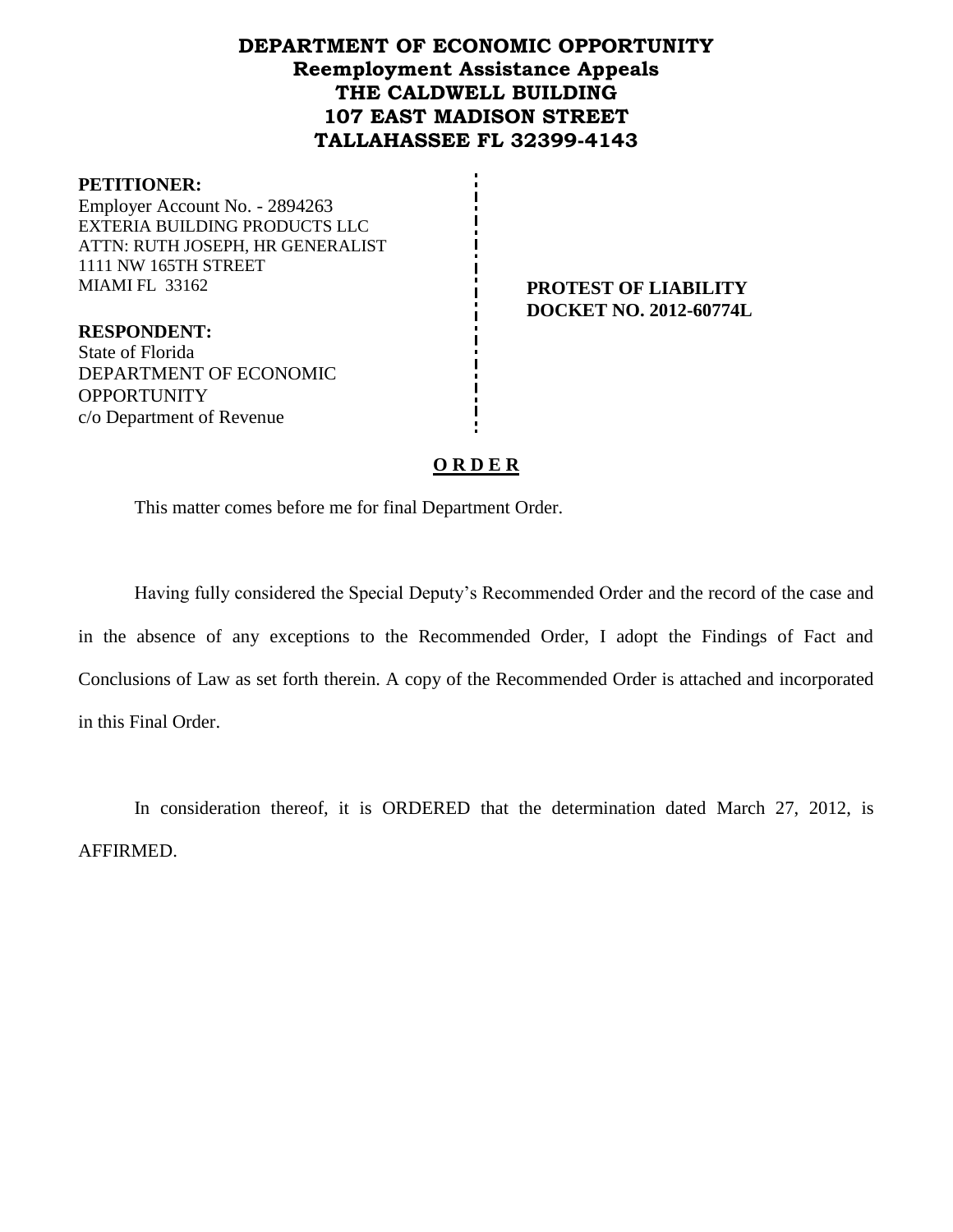#### **JUDICIAL REVIEW**

Any request for judicial review must be initiated within 30 days of the date the Order was filed. Judicial review is commenced by filing one copy of a *Notice of Appeal* with the DEPARTMENT OF ECONOMIC OPPORTUNITY at the address shown at the top of this Order and a second copy, with filing fees prescribed by law, with the appropriate District Court of Appeal. It is the responsibility of the party appealing to the Court to prepare a transcript of the record. If no court reporter was at the hearing, the transcript must be prepared from a copy of the Special Deputy's hearing recording, which may be requested from the Office of Appeals.

Cualquier solicitud para revisión judicial debe ser iniciada dentro de los 30 días a partir de la fecha en que la Orden fue registrada. La revisión judicial se comienza al registrar una copia de un *Aviso de Apelación* con la Agencia para la Innovación de la Fuerza Laboral [*DEPARTMENT OF ECONOMIC OPPORTUNITY]* en la dirección que aparece en la parte superior de este *Orden* y una segunda copia, con los honorarios de registro prescritos por la ley, con el Tribunal Distrital de Apelaciones pertinente. Es la responsabilidad de la parte apelando al tribunal la de preparar una transcripción del registro. Si en la audiencia no se encontraba ningún estenógrafo registrado en los tribunales, la transcripción debe ser preparada de una copia de la grabación de la audiencia del Delegado Especial [*Special Deputy*], la cual puede ser solicitada de la Oficina de Apelaciones.

Nenpòt demann pou yon revizyon jiridik fèt pou l kòmanse lan yon peryòd 30 jou apati de dat ke Lòd la te depoze a. Revizyon jiridik la kòmanse avèk depo yon kopi yon *Avi Dapèl* ki voye bay DEPARTMENT OF ECONOMIC OPPORTUNITY lan nan adrès ki parèt pi wo a, lan tèt *Lòd* sa a e yon dezyèm kopi, avèk frè depo ki preskri pa lalwa, bay Kou Dapèl Distrik apwopriye a. Se responsabilite pati k ap prezante apèl la bay Tribinal la pou l prepare yon kopi dosye a. Si pa te gen yon stenograf lan seyans lan, kopi a fèt pou l prepare apati de kopi anrejistreman seyans lan ke Adjwen Spesyal la te fè a, e ke w ka mande Biwo Dapèl la voye pou ou.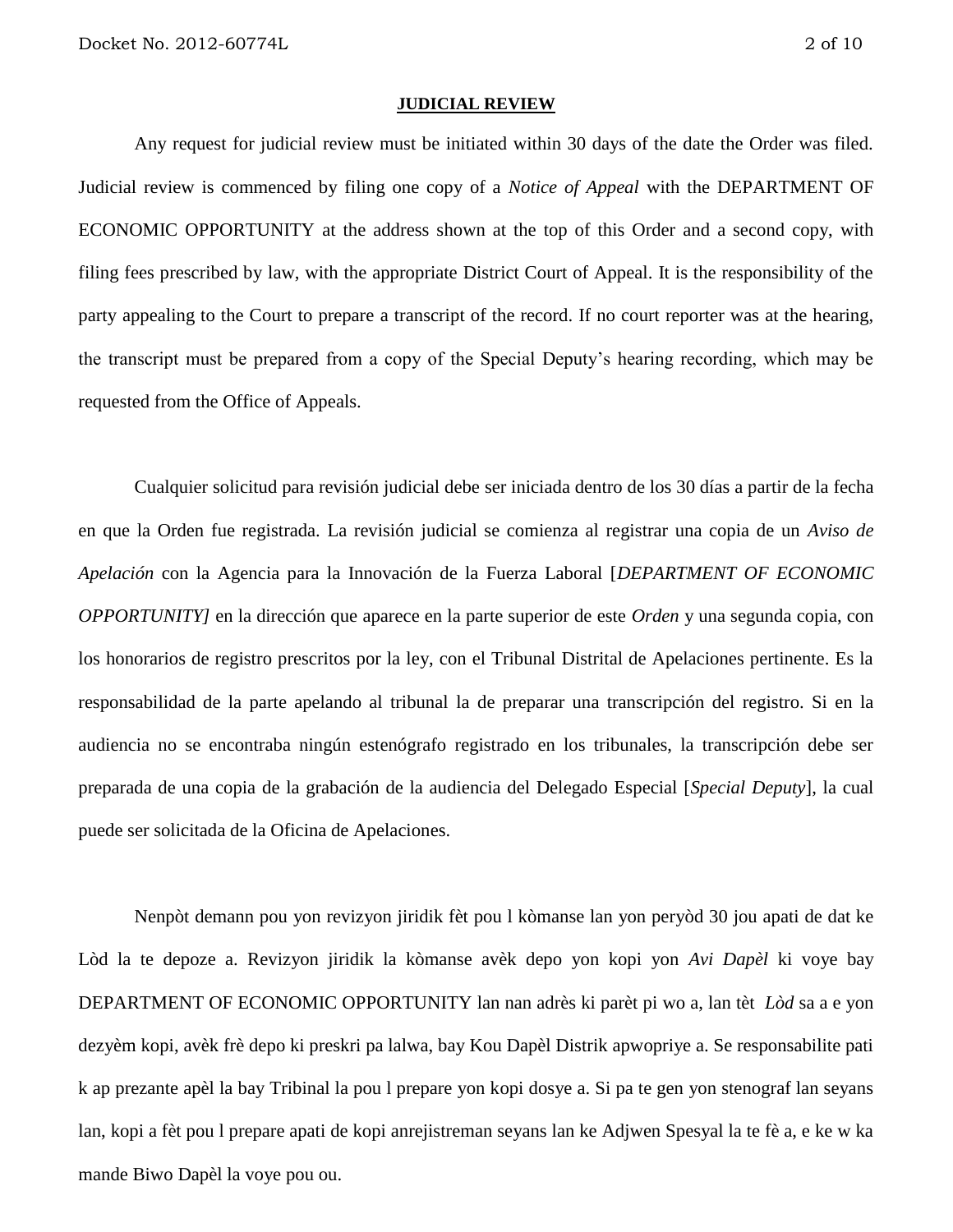DONE and ORDERED at Tallahassee, Florida, this day of October, 2012.



Altemese Smith, Assistant Director, Reemployment Assistance Services DEPARTMENT OF ECONOMIC OPPORTUNITY

FILED ON THIS DATE PURSUANT TO § 120.52, FLORIDA STATUTES, WITH THE DESIGNATED DEPARTMENT CLERK, RECEIPT OF WHICH IS HEREBY ACKNOWLEDGED.

 $\mathcal{S}$ hmun $\mapsto$   $\mathcal{S}$ amo DEPUTY CLERK DATE

## **CERTIFICATE OF SERVICE**

**I HEREBY CERTIFY that true and correct copies of the foregoing Final Order have been furnished to the persons listed below in the manner described, on the \_\_\_\_\_\_\_ day of October, 2012**.

Shmun 12.Z

SHANEDRA Y. BARNES, Special Deputy Clerk DEPARTMENT OF ECONOMIC OPPORTUNITY Reemployment Assistance Appeals 107 EAST MADISON STREET TALLAHASSEE FL 32399-4143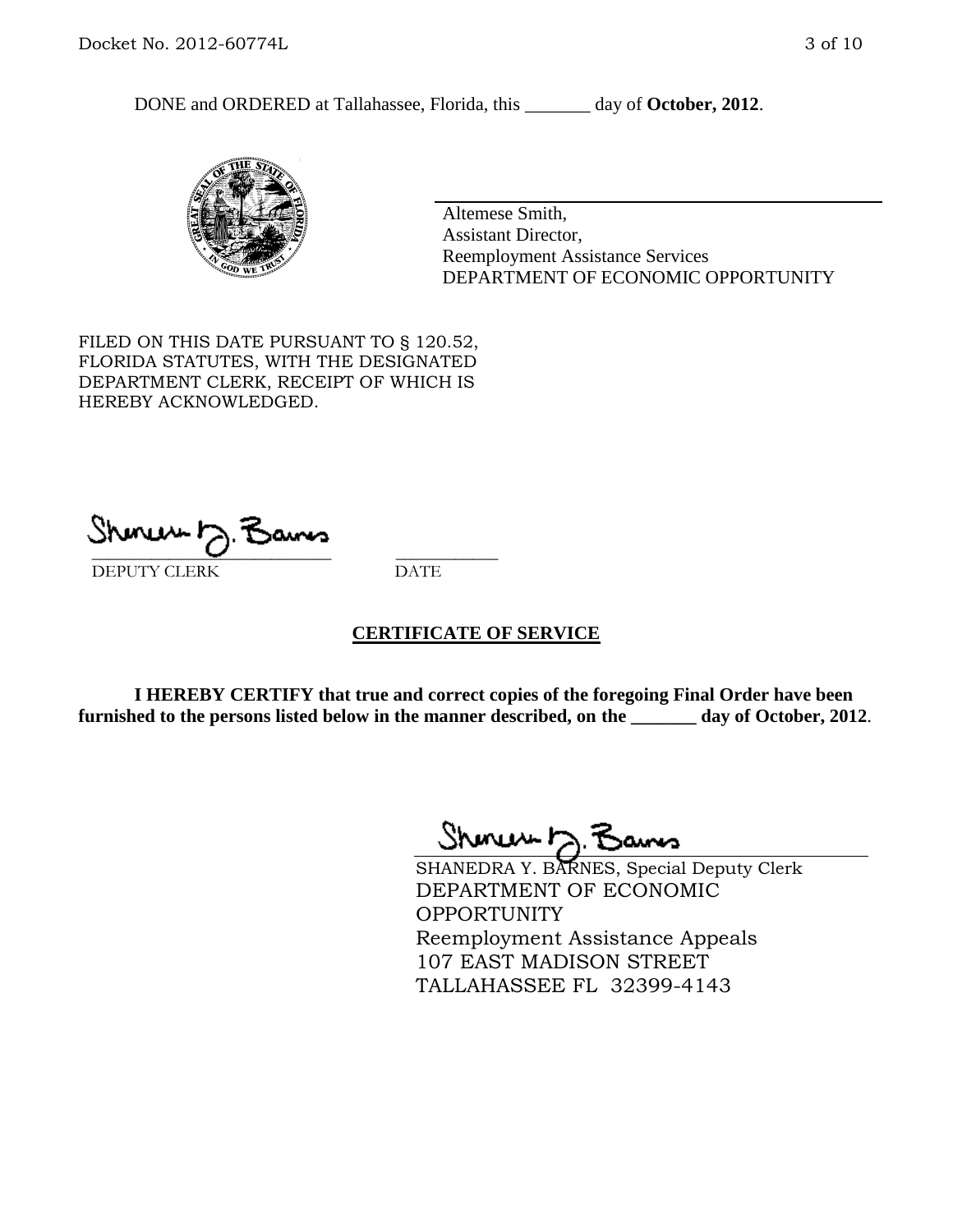By U.S. Mail:

EXTERIA BUILDING PRODUCTS LLC ATTN: RUTH JOSEPH, HR GENERALIST 1111 NW 165TH STREET MIAMI FL 33162

RICHARD DAVIS 8201 NW 85TH AVENUE TAMARAC FL 33321

DEPARTMENT OF REVENUE ATTN: VANDA RAGANS - CCOC #1-4857 5050 WEST TENNESSEE STREET TALLAHASSEE FL 32399

DEPARTMENT OF REVENUE TALLAHASSEE CENTRAL SERVICE **CENTER** ATTN: MYRA TAYLOR P O BOX 6417 TALLAHASSEE FL 32314-6417

State of Florida DEPARTMENT OF ECONOMIC OPPORTUNITY c/o Department of Revenue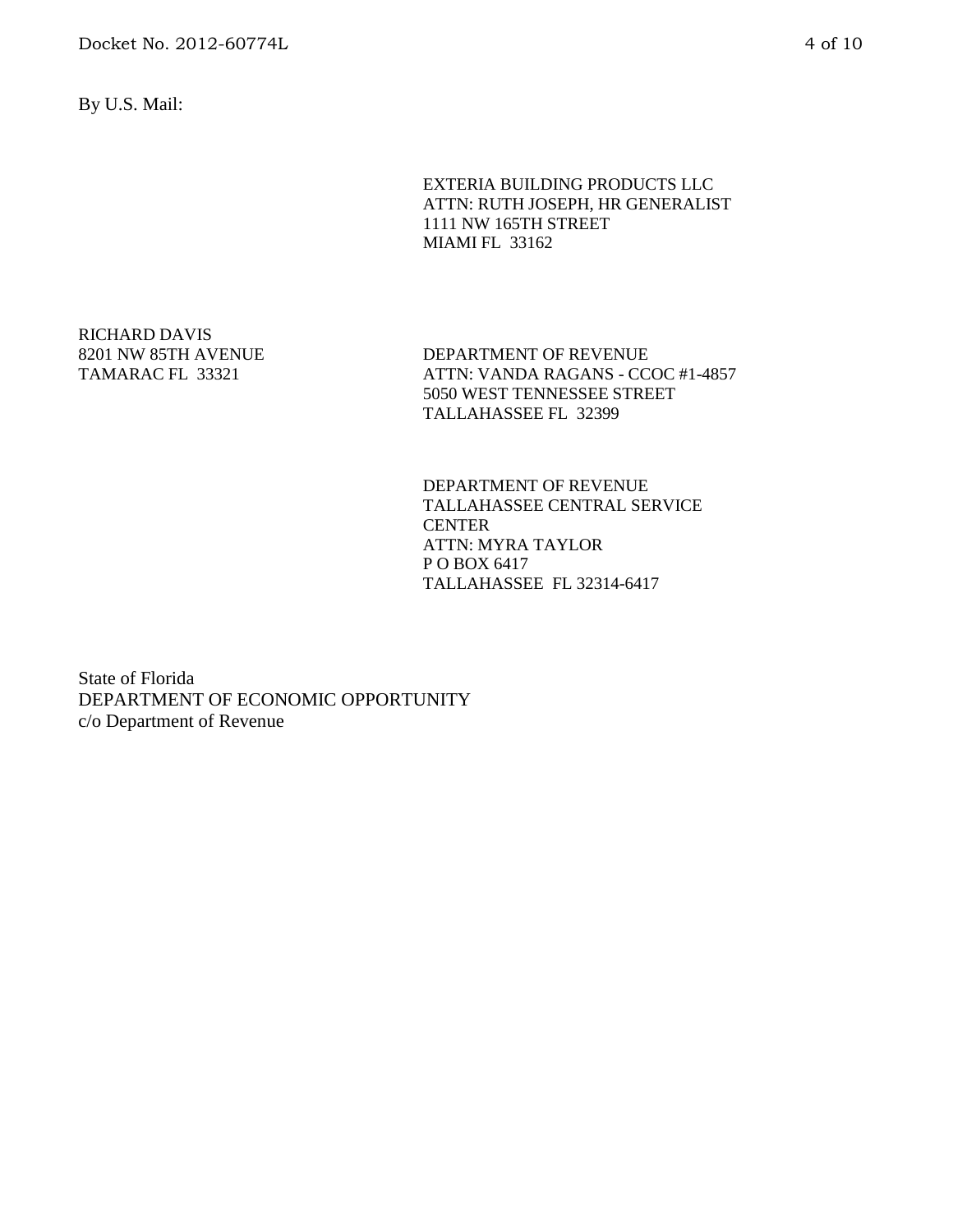## **DEPARTMENT OF ECONOMIC OPPORTUNITY Reemployment Assistance Appeals**

MSC 347 CALDWELL BUILDING 107 EAST MADISON STREET TALLAHASSEE FL 32399-4143

### **PETITIONER:**

Employer Account No. - 2894263 EXTERIA BUILDING PRODUCTS LLC ATTN: RUTH JOSEPH, HR GENERALIST 1111 NW 165TH STREET MIAMI FL 33162

> **PROTEST OF LIABILITY DOCKET NO. 2012-60774L**

### **RESPONDENT:**

State of Florida DEPARTMENT OF ECONOMIC **OPPORTUNITY** c/o Department of Revenue

# **RECOMMENDED ORDER OF SPECIAL DEPUTY**

TO: Assistant Director, Interim Executive Director, Reemployment Assistance Services DEPARTMENT OF ECONOMIC OPPORTUNITY

This matter comes before the undersigned Special Deputy pursuant to the Petitioner's protest of the Respondent's determination dated March 27, 2012.

After due notice to the parties, a telephone hearing was held on August 2, 2012. The Petitioner, represented by the Petitioner's HR Generalist, appeared and testified. The Petitioner's Financial Controller testified as a witness. The Respondent, represented by a Department of Revenue Tax Specialist II, appeared and testified. The Joined Party appeared and testified.

The record of the case, including the recording of the hearing and any exhibits submitted in evidence, is herewith transmitted. Proposed Findings of Fact and Conclusions of Law were not received.

#### **Issues:**

Whether services performed for the Petitioner by the Joined Party constitute insured employment, and if so, the effective date of liability, pursuant to Section 443.036(19), 443.036(21); 443.1216, Florida Statutes.

NON-APPEARANCE: Whether there is good cause for proceeding with an additional hearing, pursuant to Florida Administrative Code Rule 73B-10.035(18).

#### **Findings of Fact:**

1. The Petitioner is a limited liability company that is engaged in the manufacture and sale of exterior siding materials.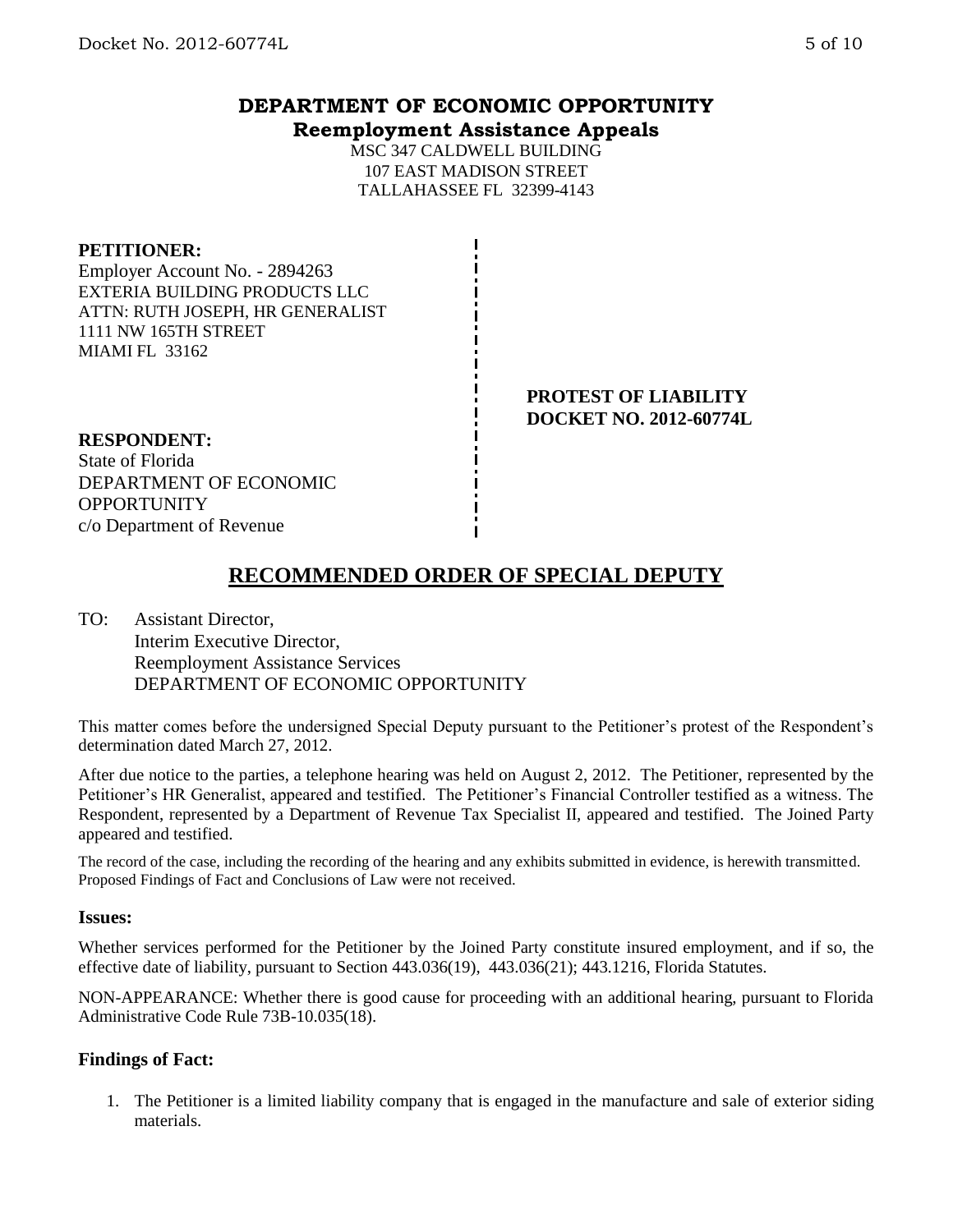- 2. The Joined Party has a background in the siding business. The Joined Party was a licensed general contractor in New York and had his own business there until 2006. Since 2006, the Joined Party has not operated his own business or held any type of construction license.
- 3. The Joined Party's former brother-in-law is employed by the Petitioner. In December 2010, the Joined Party's former brother-in-law asked the Joined Party to provide some carpentry work for the Petitioner at a trade show in Orlando, Florida. The Joined Party was told he would be paid \$130 per day or \$650 per week. The Joined Party agreed and worked for one week. The Joined Party completed a form W-9 on December 22, 2010.
- 4. In April 2011, the Joined Party's former brother-in-law contacted the Joined Party about performing work at the Petitioner's front office and showroom. The Joined Party was hired to perform carpentry work and various other tasks assigned by the Petitioner. At the time of hire there was no defined scope of work. The Joined Party did not provide any proposals or estimates to the Petitioner. The Joined Party was looking for full-time, permanent employment. The Petitioner told the Joined Party that the Petitioner's budget did not allow for the addition of a permanent employee at that time. The Joined Party hoped that he would eventually be hired as a full-time employee. The Joined Party performed services for the Petitioner on an as-needed basis from mid-April, 2011, through October 20, 2011.
- 5. The Petitioner told the Joined Party what work the Petitioner wanted the Joined Party to perform. The Joined Party was told to relocate cubicles, furniture, and customer samples, and to build walls, shelves, cabinets, and sample walls. The Petitioner provided simple sketches and verbal instructions to the Joined Party for the work to be performed. The Petitioner did not tell the Joined Party how the work was to be accomplished. The Petitioner's work was directed by an employee of the Petitioner. The Petitioner told the Joined Party when to stop performing work and when to restart work.
- 6. The Joined Party was paid at a rate of \$650 per week until October 2011, at which time the weekly rate was increased to \$700. Initially, the Joined Party accompanied an employee of the Petitioner to a building supply store to pick up materials needed for the work. The other individual paid for the materials with a company check. When that individual's truck became inoperable, or if the individual was unavailable, the Joined Party used his personal vehicle on a few occasions to pick-up materials. The Joined Party was reimbursed for mileage associated with trips from the Petitioner's place of business to the building supply store and for any materials purchased by the Joined Party. The Petitioner prepared weekly invoices for the Joined Party's signature. The Joined Party completed weekly or monthly expense reports for the mileage and materials.
- 7. The Joined Party was required to work eight hours per day, Monday through Friday. The Petitioner initially told the Joined Party his hours would be 8:00 a.m. to 4:00 p.m. The Joined Party asked to work instead from 6:00 a.m. to 2:00 p.m., to avoid heavy commuting traffic, and his request was approved.
- 8. The Petitioner provided most of the tools needed for the work. The Joined Party used his personal hammer, tape measure, and chop saw.
- 9. The Joined Party was not responsible for correcting defective work without additional compensation.
- 10. The Joined Party was not restricted from performing similar services for others, including competitors of the Petitioner.
- 11. The Petitioner did not withhold taxes from the Joined Party's pay. The Petitioner reported the Joined Party's compensation on a form 1099-MISC for 2011. The Joined Party did not receive bonuses or fringe benefits such as sick pay, vacation pay, or holiday pay.
- 12. The Joined Party did not have his own business, occupational license, liability insurance, or workers' compensation insurance.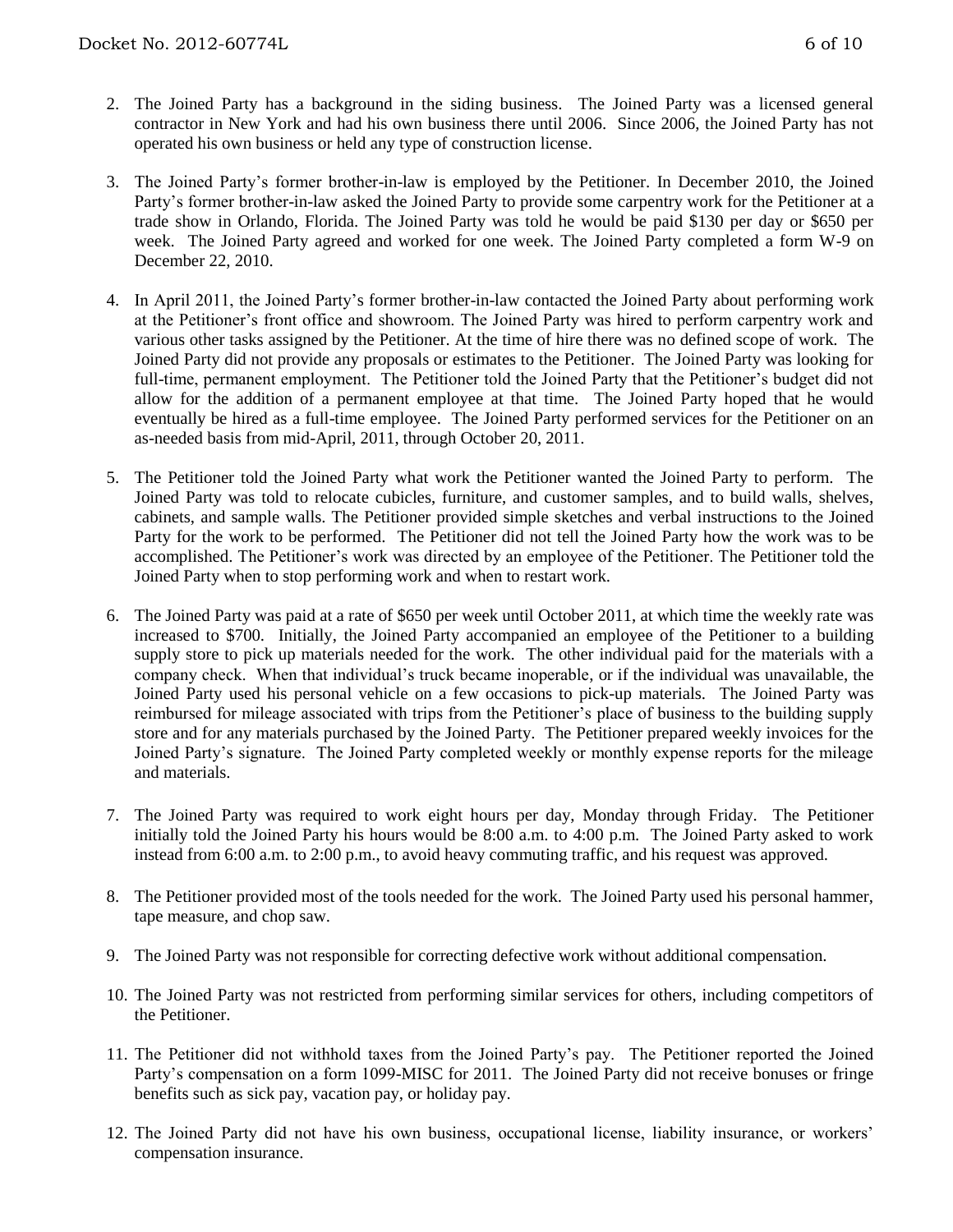- 13. Either party could terminate the relationship at any time without penalty or liability.
- 14. The Joined Party filed a claim for unemployment compensation benefits effective January 23, 2012. When the Joined Party did not receive credit for his earnings with the Petitioner, an *Interstate Request for Reconsideration of Monetary Determination* was filed. An investigation was assigned to the Florida Department of Revenue to determine if the Joined Party performed services for the Petitioner as an independent contractor or as an employee.
- 15. On March 27, 2012, the Department of Revenue issued a determination holding that the general construction services performed by the Joined Party constitute insured employment retroactive to April 5, 2011. The Petitioner filed a timely protest.
- 16. Pursuant to the Petitioner's protest, a telephone hearing was scheduled for July 11, 2012. The Petitioner did not appear for the hearing, and, as a result, a Recommended Order of Dismissal was issued. The Petitioner did not receive the hearing notice. The special deputy attempted to contact the Petitioner by telephone at the time of the scheduled hearing and left voicemail messages for the Petitioner. When the Petitioner's HR Generalist heard the voicemail messages on July 11, 2012, she called the telephone number left by the special deputy. The Petitioner filed a written request for rehearing on July 11, 2012.

#### **Conclusions of Law:**

- 17. Rule 73B-10.035(18), Florida Administrative Code, provides:
	- Request to Re-Open Proceedings. Upon written request of the Petitioner or upon the special deputy's own motion, the special deputy will for good cause rescind a Recommended Order to dismiss the case and reopen the proceedings. Upon written request of the Respondent or Joined Party, or upon the special deputy's own motion, the special deputy may for good cause rescind a Recommended Order and reopen the proceedings if the party did not appear at the most recently scheduled hearing and the special deputy entered a recommendation adverse to the party. The special deputy will have the authority to reopen an appeal under this rule provided that the request is filed or motion entered within the time limit permitted to file exceptions to the Recommended Order. A threshold issue to be decided at any hearing held to consider allowing the entry of evidence on the merits of a case will be whether good cause exists for a party's failure to attend the previous hearing. If good cause is found, the special deputy will proceed on the merits of the case. If good cause is not found, the Recommended Order will be reinstated.
- 18. The Petitioner failed to attend the July 11, 2012, hearing because the Petitioner did not receive notice of the hearing and was not aware of the hearing. The Petitioner made a timely request for reopening. Thus, good cause has been established and the Recommended Order of Dismissal is rescinded.
- 19. The issue in this case, whether services performed for the Petitioner constitute employment subject to the Florida Unemployment Compensation Law, is governed by Chapter 443, Florida Statutes. Section 443.1216(1)(a)2, Florida Statutes, provides that employment subject to the chapter includes service performed by individuals under the usual common law rules applicable in determining an employeremployee relationship.
- 20. The Supreme Court of the United States held that the term "usual common law rules" is to be used in a generic sense to mean the "standards developed by the courts through the years of adjudication." United States v. W.M. Webb, Inc., 397 U.S. 179 (1970).
- 21. The Supreme Court of Florida adopted and approved the tests in 1 Restatement of Law, Agency 2d Section 220 (1958), for use to determine if an employment relationship exists. See Cantor v. Cochran, 184 So.2d 173 (Fla. 1966); Miami Herald Publishing Co. v. Kendall, 88 So.2d 276 (Fla. 1956); Magarian v. Southern Fruit Distributors, 1 So.2d 858 (Fla. 1941); see also Kane Furniture Corp. v. R. Miranda, 506 So.2d 1061 (Fla. 2d DCA 1987).
- 22. Restatement of Law is a publication, prepared under the auspices of the American Law Institute, which explains the meaning of the law with regard to various court rulings. The Restatement sets forth a nonexclusive list of factors that are to be considered when judging whether a relationship is an employment relationship or an independent contractor relationship.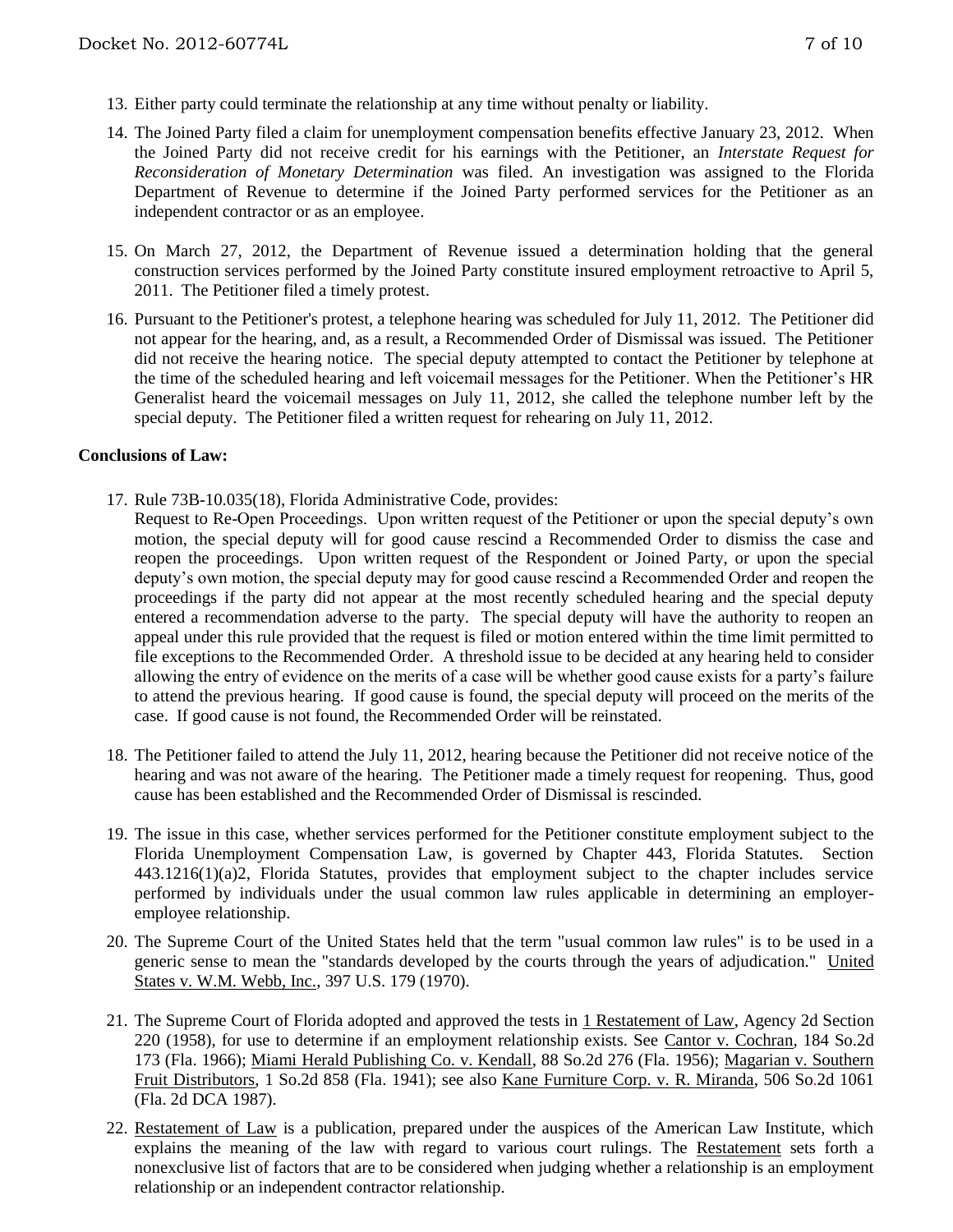- 23. 1 Restatement of Law, Agency 2d Section 220 (1958) provides:
	- (1) A servant is a person employed to perform services for another and who, in the performance of the services, is subject to the other's control or right of control.
	- (2) The following matters of fact, among others, are to be considered:
		- (a) the extent of control which, by the agreement, the business may exercise over the details of the work;
		- (b) whether or not the one employed is engaged in a distinct occupation or business;
		- (c) the kind of occupation, with reference to whether, in the locality, the work is usually done under the direction of the employer or by a specialist without supervision;
		- (d) the skill required in the particular occupation;
		- (e) whether the employer or the worker supplies the instrumentalities, tools, and the place of work for the person doing the work;
		- (f) the length of time for which the person is employed;
		- $(g)$  the method of payment, whether by the time or by the job;
		- (h) whether or not the work is a part of the regular business of the employer;
		- (i) whether or not the parties believe they are creating the relation of master and servant;
		- (j) whether the principal is or is not in business.
- 24. Comments in the Restatement explain that the word "servant" does not exclusively connote manual labor, and the word "employee" has largely replaced "servant" in statutes dealing with various aspects of the working relationship between two parties.
- 25. In Department of Health and Rehabilitative Services v. Department of Labor & Employment Security, 472 So.2d 1284 (Fla. 1<sup>st</sup> DCA 1985) the court confirmed that the factors listed in the Restatement are the proper factors to be considered in determining whether an employer-employee relationship exists. However, in citing La Grande v. B&L Services, Inc., 432 So.2d 1364, 1366 (Fla. 1st DCA 1983), the court acknowledged that the question of whether a person is properly classified an employee or an independent contractor often cannot be answered by reference to "hard and fast" rules, but rather must be addressed on a case-by-case basis.
- 26. The parties did not enter into a written agreement. The witnesses for the Petitioner did not have first-hand knowledge of the terms of hire. The Joined Party's testimony established that he was seeking employment and that it was not his intent to perform services as a contractor. The Joined Party was told at the time of hire that the Petitioner did not have sufficient funds in its budget to hire a permanent employee. The evidence presented did not establish a meeting of the minds as to the nature of the work relationship. In the absence of an express agreement, the actual practice of the parties should be analyzed under the factors set forth in the Restatement. Keith v. News & Sun Sentinel Co., 667 So.2d 167 (Fla. 1995).
- 27. The evidence presented in this case reveals that the Joined Party performed services for the Petitioner as a skilled carpenter. In Florida Gulf Coast Symphony, Inc. v. Department of Labor and Employment Security, 386 So.2d 259 (Fla. 2nd DCA 1980) the court discussed the factors to be considered when determining the extent of control over the work performed by skilled individuals. The court, citing Carnes v. Industrial Commission, 73 Ariz. 264, 240 P.2d 536 (1952), concluded, "if the alleged employer has the right to direct the time and the place in which the services are to be rendered, the person to or for whom the services are to be rendered and the degree and amount of said services, then the relationship is that of employer/employee, despite the fact that the employer does not closely direct the details of the performance." In this case the Petitioner determined what work was to be performed, where the work was to be performed, and when the work was to be performed. The Petitioner determined the rate and method of payment.
- 28. The Joined Party was not engaged in a distinct occupation or business. The Joined Party did not have an occupational license or business liability insurance. The Joined Party had no financial risk or expenses in connection with the performance of his services for the Petitioner.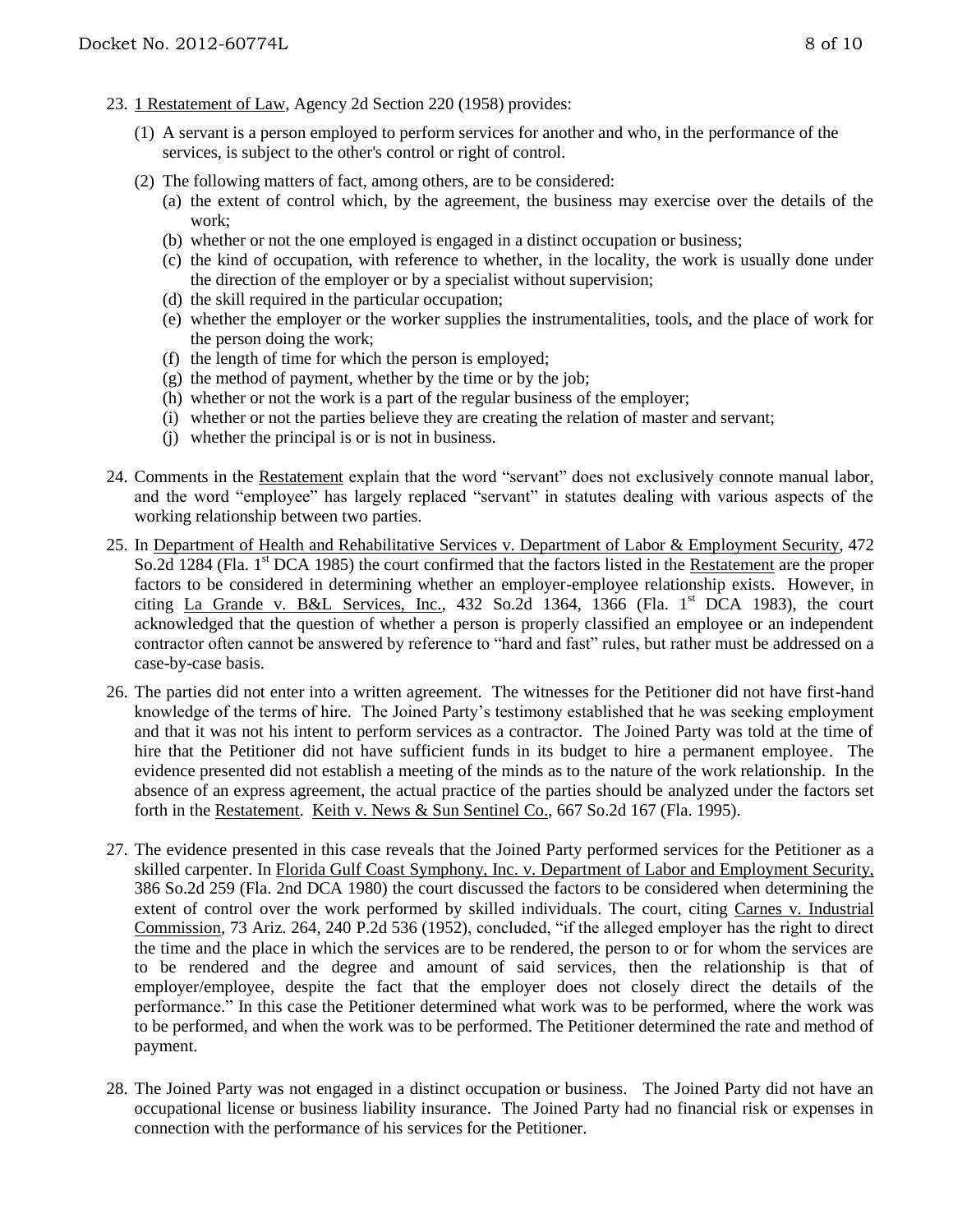- 29. The Joined Party provided his own hand tools and a chop saw. The Petitioner provided all other tools, equipment, and materials needed to perform the work. The Petitioner paid for the Joined Party's travel to and from the job site to the building supply store.
- 30. The Joined Party was paid by time and not by the job. This factor is more indicative of an employeremployee relationship. The fact that the Petitioner did not withhold payroll taxes from the pay does not, standing alone, establish an independent contractor relationship.
- 31. A preponderance of the evidence presented in this case reveals that the Petitioner established sufficient control over the Joined Party as to create an employer-employee relationship between the parties.

**Recommendation:** It is recommended that the determination dated March 27, 2012, be AFFIRMED. Respectfully submitted on August 22, 2012.



SUSAN WILLIAMS, Special Deputy Office of Appeals

A party aggrieved by the *Recommended Order* may file written exceptions to the Director at the address shown above within fifteen days of the mailing date of the *Recommended Order*. Any opposing party may file counter exceptions within ten days of the mailing of the original exceptions. A brief in opposition to counter exceptions may be filed within ten days of the mailing of the counter exceptions. Any party initiating such correspondence must send a copy of the correspondence to each party of record and indicate that copies were sent.

Una parte que se vea perjudicada por la *Orden Recomendada* puede registrar excepciones por escrito al Director Designado en la dirección que aparece arriba dentro de quince días a partir de la fecha del envío por correo de la *Orden Recomendada*. Cualquier contraparte puede registrar contra-excepciones dentro de los diez días a partir de la fecha de envió por correo de las excepciones originales. Un sumario en oposición a contra-excepciones puede ser registrado dentro de los diez días a partir de la fecha de envío por correo de las contra-excepciones. Cualquier parte que dé inicio a tal correspondencia debe enviarle una copia de tal correspondencia a cada parte contenida en el registro y señalar que copias fueron remitidas.

Yon pati ke *Lòd Rekòmande* a afekte ka prezante de eksklizyon alekri bay Direktè Adjwen an lan adrès ki parèt anlè a lan yon peryòd kenz jou apati de dat ke *Lòd Rekòmande* a te poste a. Nenpòt pati ki fè opozisyon ka prezante objeksyon a eksklizyon yo lan yon peryòd dis jou apati de lè ke objeksyon a eksklizyon orijinal yo te poste. Yon dosye ki prezante ann opozisyon a objeksyon a eksklizyon yo, ka prezante lan yon peryòd dis jou apati de dat ke objeksyon a eksklizyon yo te poste. Nenpòt pati ki angaje yon korespondans konsa dwe voye yon kopi kourye a bay chak pati ki enplike lan dosye a e endike ke yo te voye kopi yo.

Shinuw D.F

**SHANEDRA Y. BARNES, Special Deputy Clerk August 22, 2012** 

**Date Mailed:**